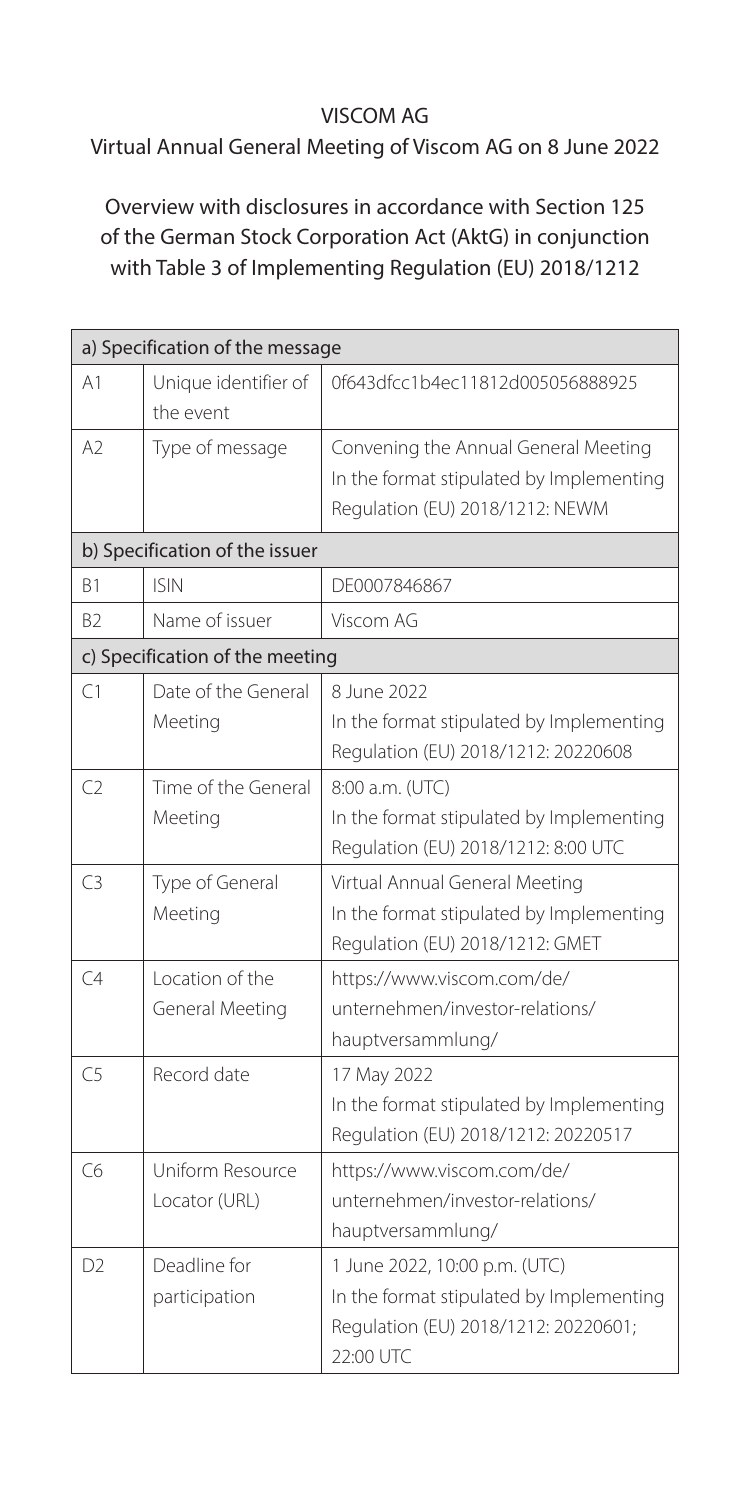| a) Agenda      |                      |                                           |  |  |
|----------------|----------------------|-------------------------------------------|--|--|
| F1             | Unique identifier of | <b>AGENDA ITEM 1</b>                      |  |  |
|                | the agenda item      |                                           |  |  |
| E <sub>2</sub> | Title of the agenda  | Presentation of the adopted annual        |  |  |
|                | item                 | financial statements and the consolidated |  |  |
|                |                      | financial statements as at 31 December    |  |  |
|                |                      | 2021 approved by the Supervisory Board,   |  |  |
|                |                      | as well as the management report of       |  |  |
|                |                      | Viscom AG and the Group management        |  |  |
|                |                      | report for the 2021 financial year, the   |  |  |
|                |                      | report of the Supervisory Board, the      |  |  |
|                |                      | Management Board's proposal for the       |  |  |
|                |                      | appropriation of net retained profits     |  |  |
|                |                      | and the explanatory report of the         |  |  |
|                |                      | Management Board in accordance with       |  |  |
|                |                      | Section 289a(1) and section 315a(1) of    |  |  |
|                |                      | the Handelsgesetzbuch (HGB - German       |  |  |
|                |                      | Commercial Code)                          |  |  |
| E3             | URL                  | https://www.viscom.com/de/                |  |  |
|                |                      | unternehmen/investor-relations/           |  |  |
|                |                      | hauptversammlung/                         |  |  |
| E4             | Vote                 |                                           |  |  |
| E <sub>5</sub> | Voting options       |                                           |  |  |
| E1             | Unique identifier of | <b>AGENDA ITEM 2</b>                      |  |  |
|                | the agenda item      |                                           |  |  |
| E <sub>2</sub> | Title of the agenda  | Resolution on the appropriation of net    |  |  |
|                | item                 | retained profits                          |  |  |
| E3             | URL                  | https://www.viscom.com/de/                |  |  |
|                |                      | unternehmen/investor-relations/           |  |  |
|                |                      | hauptversammlung/                         |  |  |
| F4             | Vote                 | <b>BV</b>                                 |  |  |
| F <sub>5</sub> | Voting options       | VF; VA; AB                                |  |  |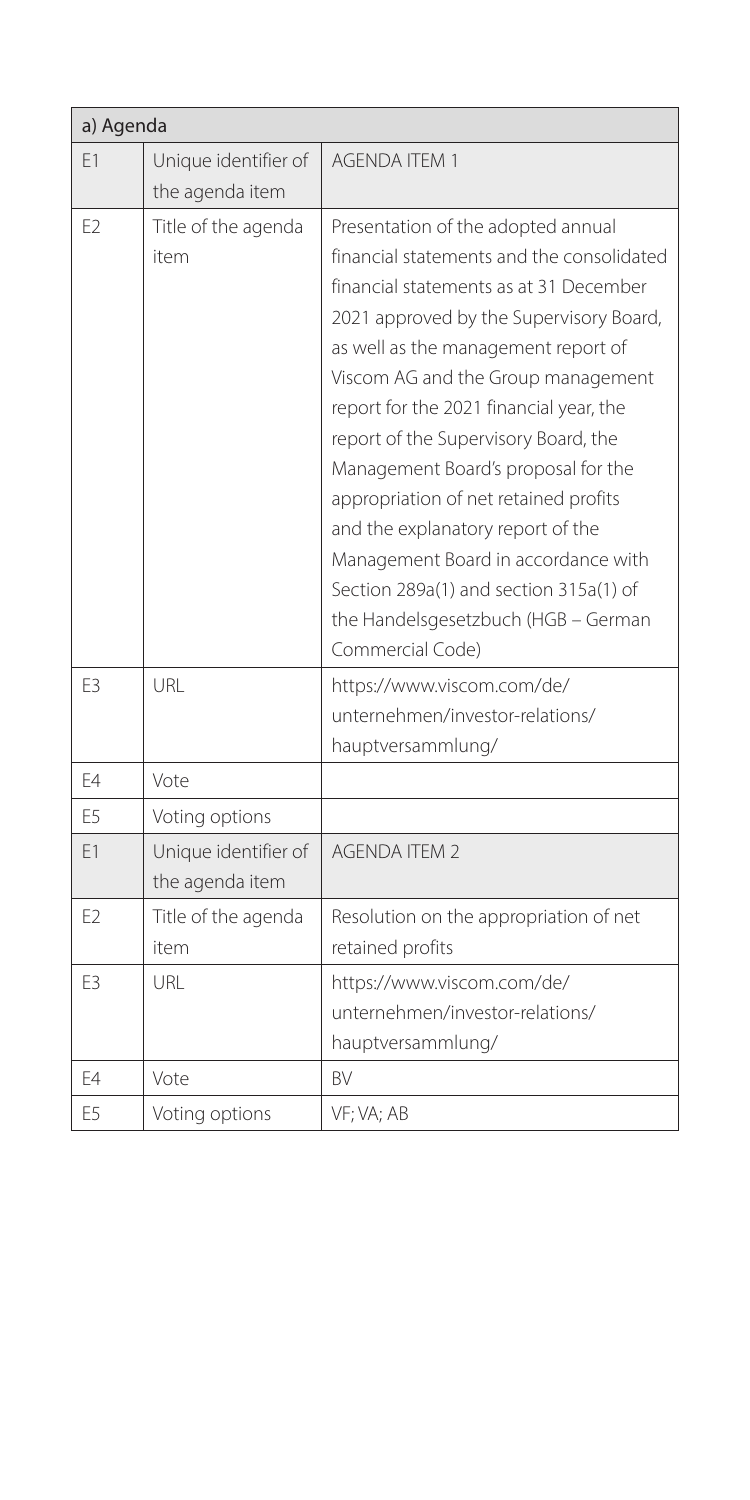| F1             | Unique identifier of | <b>AGENDA ITEM 3</b>                     |
|----------------|----------------------|------------------------------------------|
|                | the agenda item      |                                          |
| F <sub>2</sub> | Title of the agenda  | Resolution on the official approval of   |
|                | item                 | the actions of the members of the        |
|                |                      | Management Board for the 2021 financial  |
|                |                      | year                                     |
|                |                      | 1. Dr. Martin Heuser                     |
|                |                      | 2. Dipl.-Ing. Peter Krippner             |
|                |                      | 3. Dipl.-Ing. Carsten Salewski           |
|                |                      | 4. Dipl.-Kfm. Dirk Schwingel             |
| F <sub>3</sub> | URL                  |                                          |
| F4             | Vote                 | <b>BV</b>                                |
| E <sub>5</sub> | Voting options       | VF; VA; AB                               |
| F1             | Unique identifier of | <b>AGFNDA ITFM 4</b>                     |
|                | the agenda item      |                                          |
| F <sub>2</sub> | Title of the agenda  | Resolution on the official approval of   |
|                | item                 | the actions of the members of the        |
|                |                      | Supervisory Board for the 2021 financial |
|                |                      | year                                     |
|                |                      | 1. Prof. Dr. Michèle Morner              |
|                |                      | 2. Dipl.-Ing. Volker Pape                |
|                |                      | 3. Prof. Dr. Ludger Overmeyer            |
| F <sub>3</sub> | URL                  |                                          |
| F4             | Vote                 | <b>BV</b>                                |
| F <sub>5</sub> | Voting options       | VF; VA; AB                               |